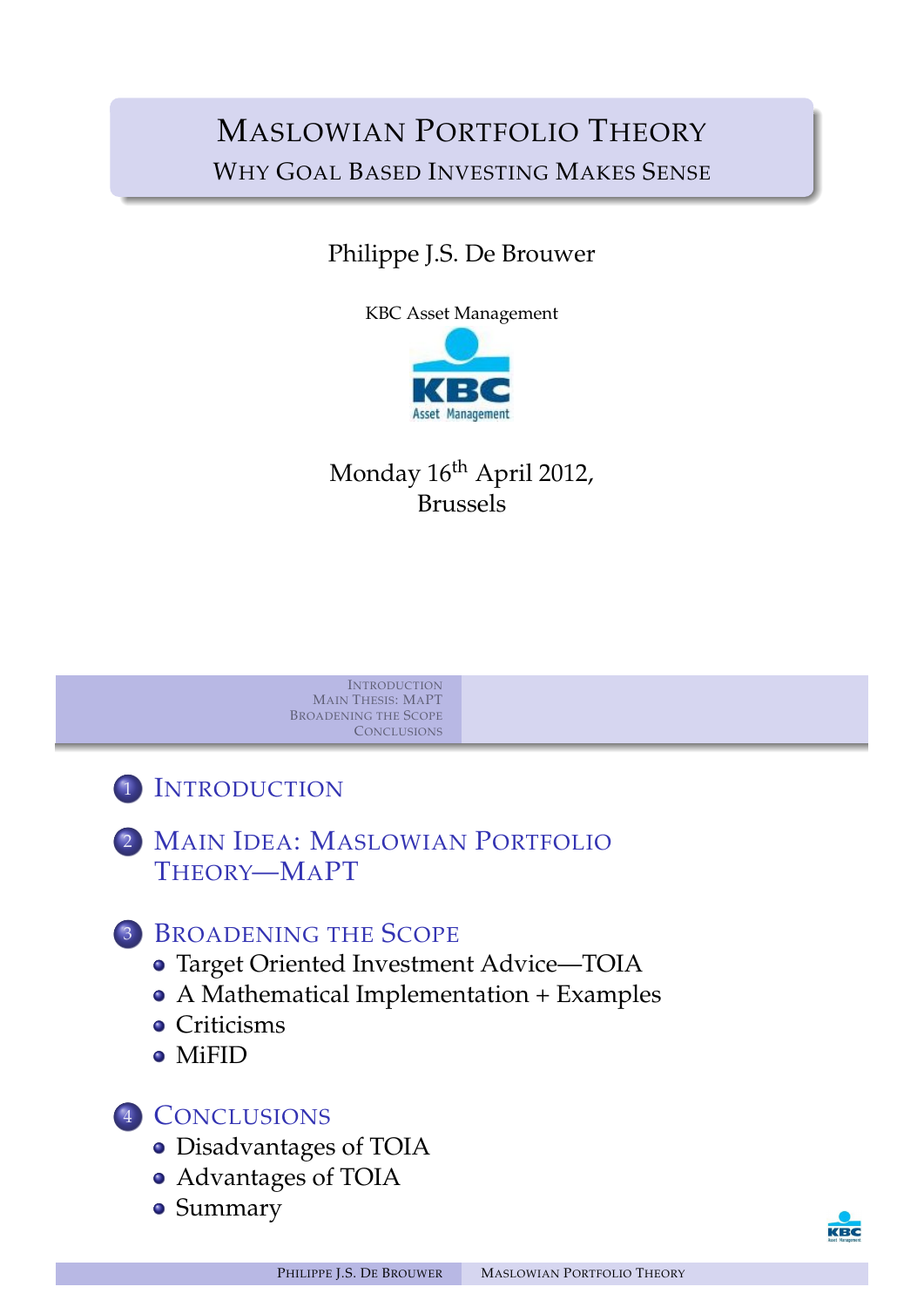

[People mak](#page-17-0)ing choices based on the normative theories

 $\ldots$  OR  $\ldots$ 

Normative theories that allow for portfolio segmentation [\(ment](#page-21-0)al accounts)

<span id="page-1-0"></span>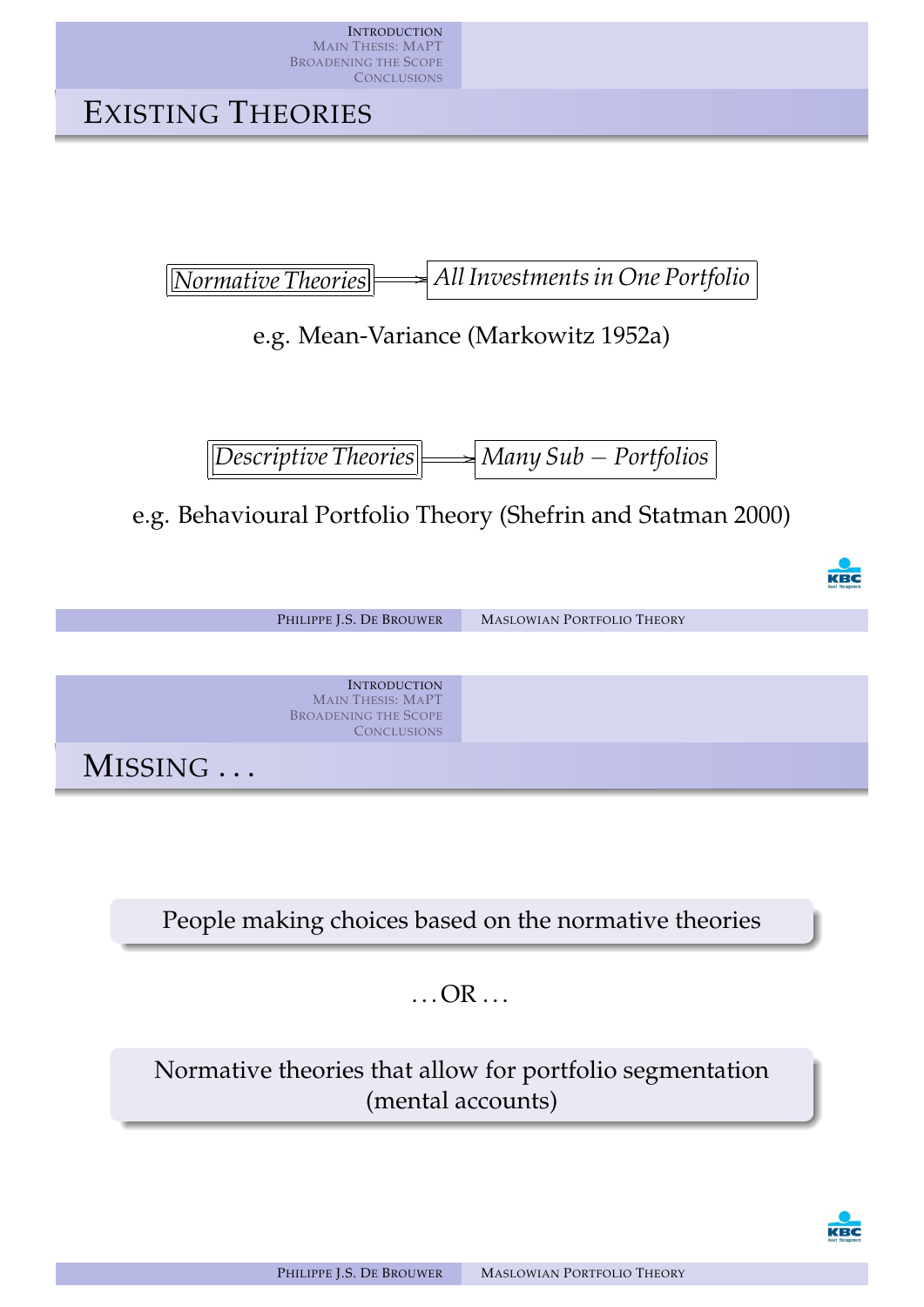# MASLOWIAN PORTFOLIO THEORY – MAPT THE IDEA

CORE IDEA

Investments serve a purpose in life. The life-goals are the purpose of the investments, and money is only a means to attain a life-goal, it is not a goal in itself.

![](_page_2_Picture_4.jpeg)

PHILIPPE J.S. DE BROUWER MASLOWIAN PORTFOLIO THEORY

**INTRODUCTION** MAIN THESIS: MAPT BROADENING THE SCOPE **CONCLUSIONS** 

MASLOWIAN PORTFOLIO THEORY (MAPT) THE INVESTMENT PORTFOLIO

| <b>Human Needs</b>         | Investments/MaPT              |
|----------------------------|-------------------------------|
| <b>Physiological Needs</b> | liquid/cash                   |
| <b>Safety Needs</b>        | insurance, retirement savings |
| <b>Love Needs</b>          | mixed portfolios for projects |
| <b>Esteem Needs</b>        | mixed portfolios for projects |
| <b>Self Actualization</b>  | broker account                |

TABLE 1: Maslowian Portfolio Theory.

<span id="page-2-0"></span>![](_page_2_Picture_11.jpeg)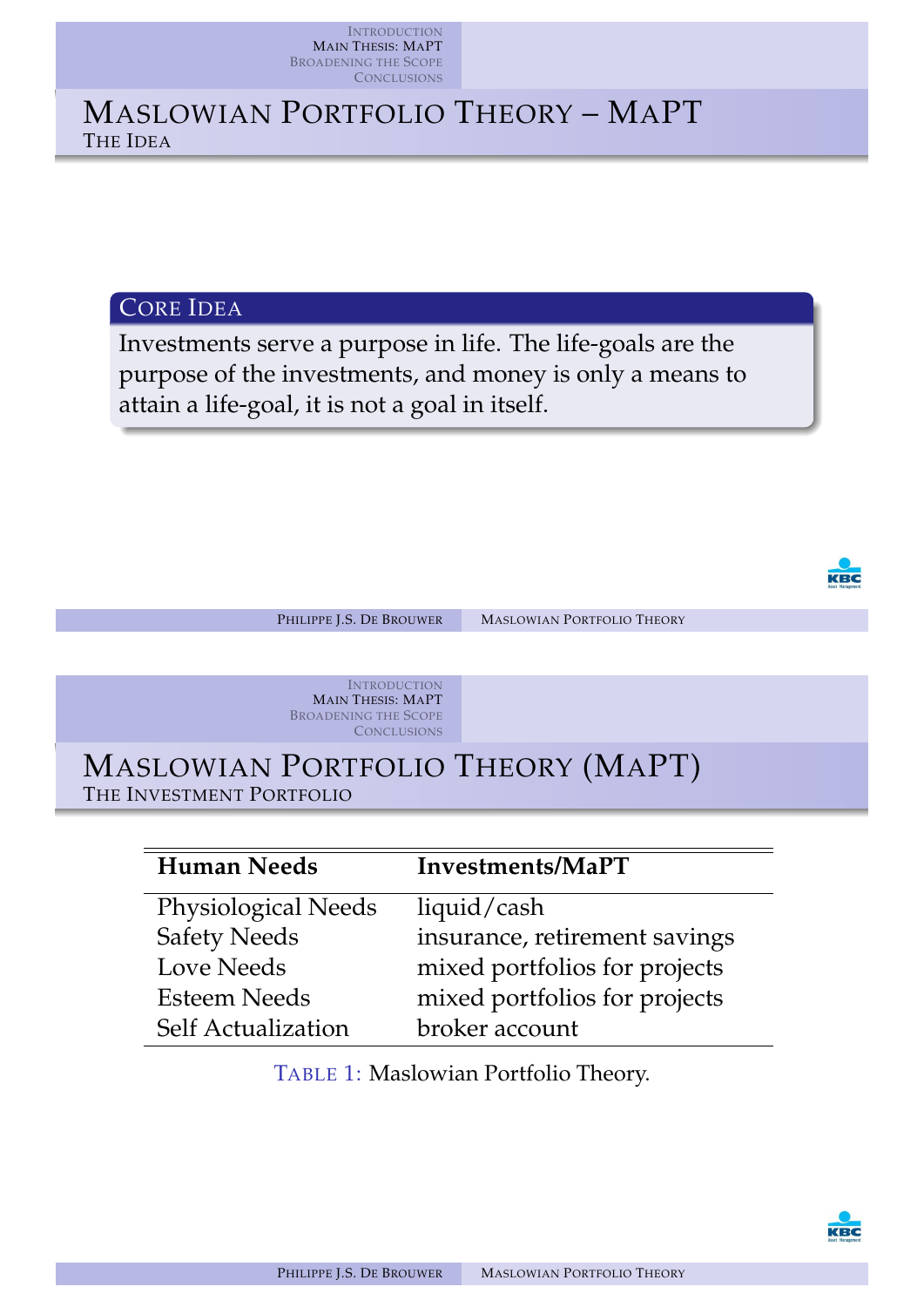TARGET ORIENTED INVESTMENT ADVICE—TOIA A MATHEMATICAL IMPLEMENTATION + EXAMPLES **CRITICISMS** MIFID

#### FURTHER SCOPE POSSIBLE AND NECESSARY OPENING THE BOX OF PANDORA ...

![](_page_3_Figure_3.jpeg)

- [Problem fo](#page-17-0)[rmulation ca. 2000](#page-16-0)
- Refereed Publications:
	- investment horizon is relevant: (De Brouwer and Van den Spiegel 2001)
	- analogy (first ideas): (De Brouwer 2006)
	- MaPT: (De Brouwer 2009)
	- TOIA: (De [Brouwer 2011\)](#page-21-1)
- ["G](#page-21-1)oal B[ased Investi](#page-21-2)ng in KBC" = TOIA 2012

<span id="page-3-0"></span>![](_page_3_Picture_11.jpeg)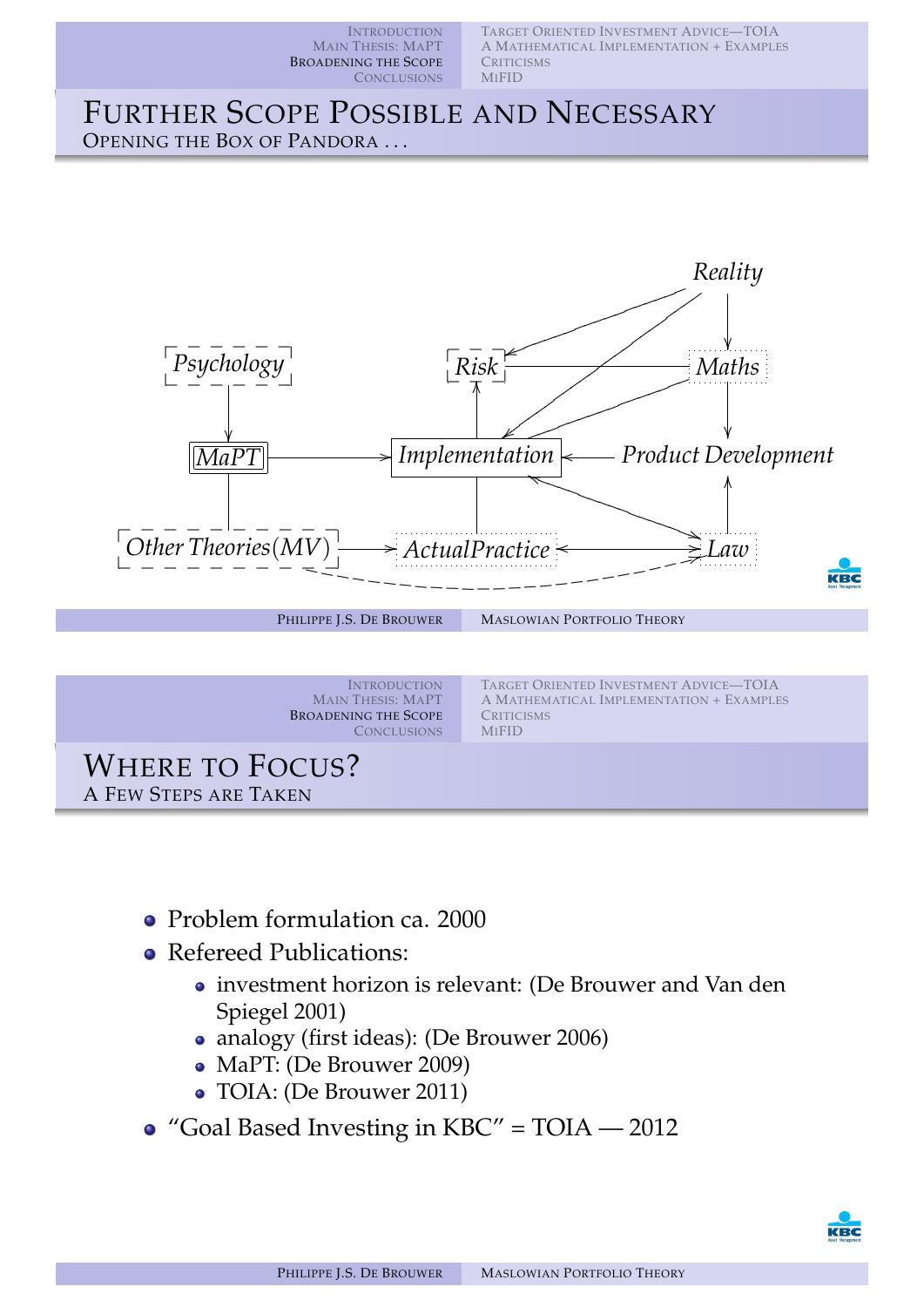TARGET ORIENTED INVESTMENT ADVICE—TOIA A MATHEMATICAL IMPLEMENTATION + EXAMPLES **CRITICISMS MIFID** 

#### **INTRODUCTION MAIN IDEA: MASLOWIAN PORTFOLIO** THEORY—MAPT **BROADENING THE SCOPE**

## Target Oriented Investment Advice—TOIA

- A Mathematical Implementation + Examples
- **Criticisms**
- MiFID

## <sup>4</sup> CONCLUSIONS

- Disadvantages of TOIA
- Advantages of TOIA
- **Summary**

![](_page_4_Picture_11.jpeg)

![](_page_4_Figure_12.jpeg)

![](_page_4_Figure_13.jpeg)

FIGURE 1: [Milestones f](#page-21-4)or the formulation of TOIA.

<span id="page-4-0"></span>![](_page_4_Picture_15.jpeg)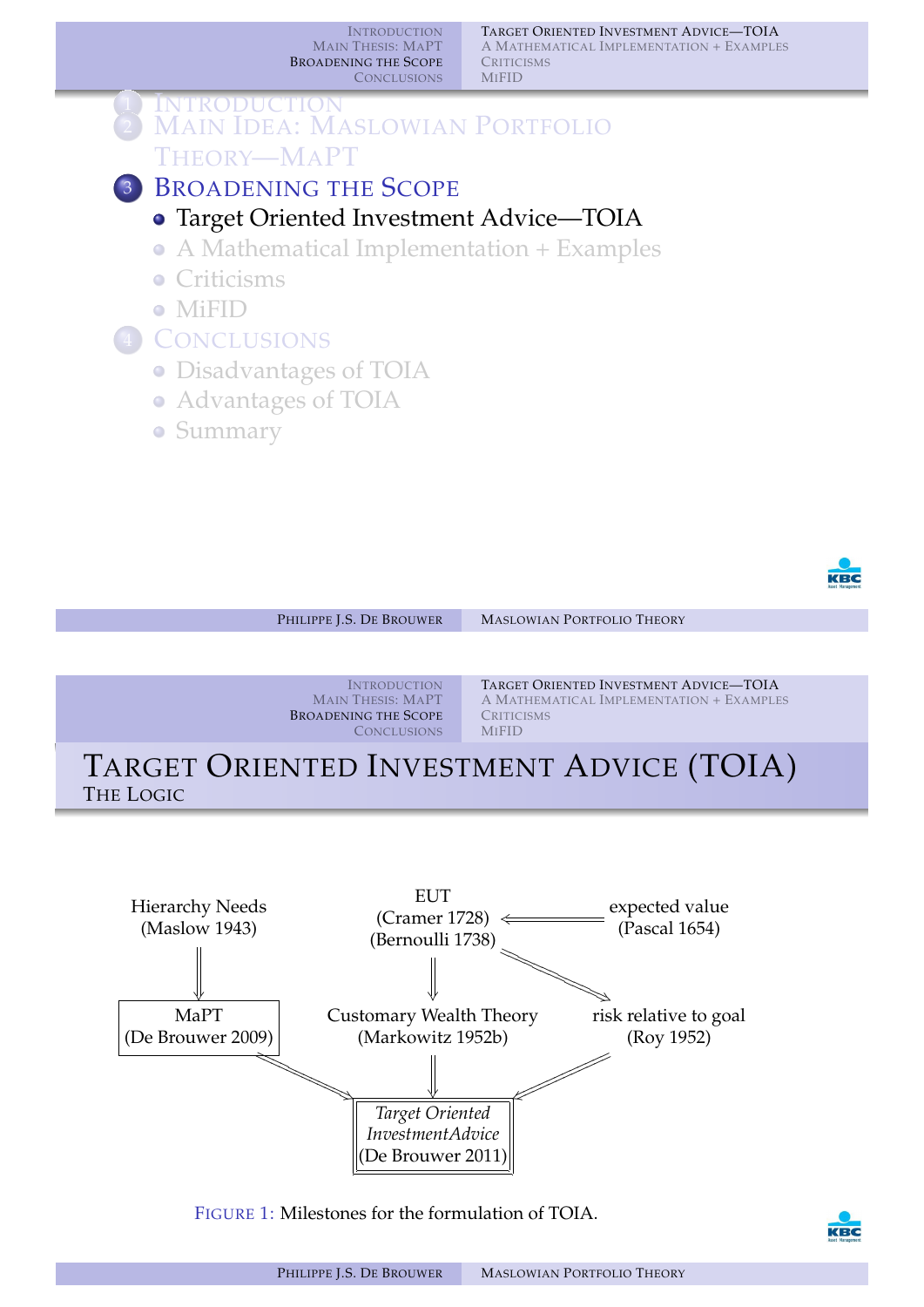TARGET ORIENTED INVESTMENT ADVICE—TOIA

**INTRODUCTION** MAIN THESIS: MAPT BROADENING THE SCOPE **CONCLUSIONS** 

A MATHEMATICAL IMPLEMENTATION + EXAMPLES **CRITICISMS MIFID** 

## THE STEPS WITHIN TOIA (I) DEFINE PROJECTS

![](_page_5_Figure_4.jpeg)

FIGURE 2: Define the projects: start with the most urgent needs and if money is left, cater for the next need.

![](_page_5_Picture_6.jpeg)

PHILIPPE J.S. DE BROUWER MASLOWIAN PORTFOLIO THEORY

![](_page_5_Picture_9.jpeg)

TARGET ORIENTED INVESTMENT ADVICE—TOIA A MATHEMATICAL IMPLEMENTATION + EXAMPLES **CRITICISMS** MIFID

## THE STEPS WITHIN TOIA (II) A CORRECTION TO THE PREVIOUS: WHAT IF THE S IS NOT YET PLEASED

![](_page_5_Figure_12.jpeg)

FIGURE 3: The basic scheme to get a set of realistic investment projects in appropriate proportions. The important "Define Projects" segment is Figure 2.

![](_page_5_Picture_14.jpeg)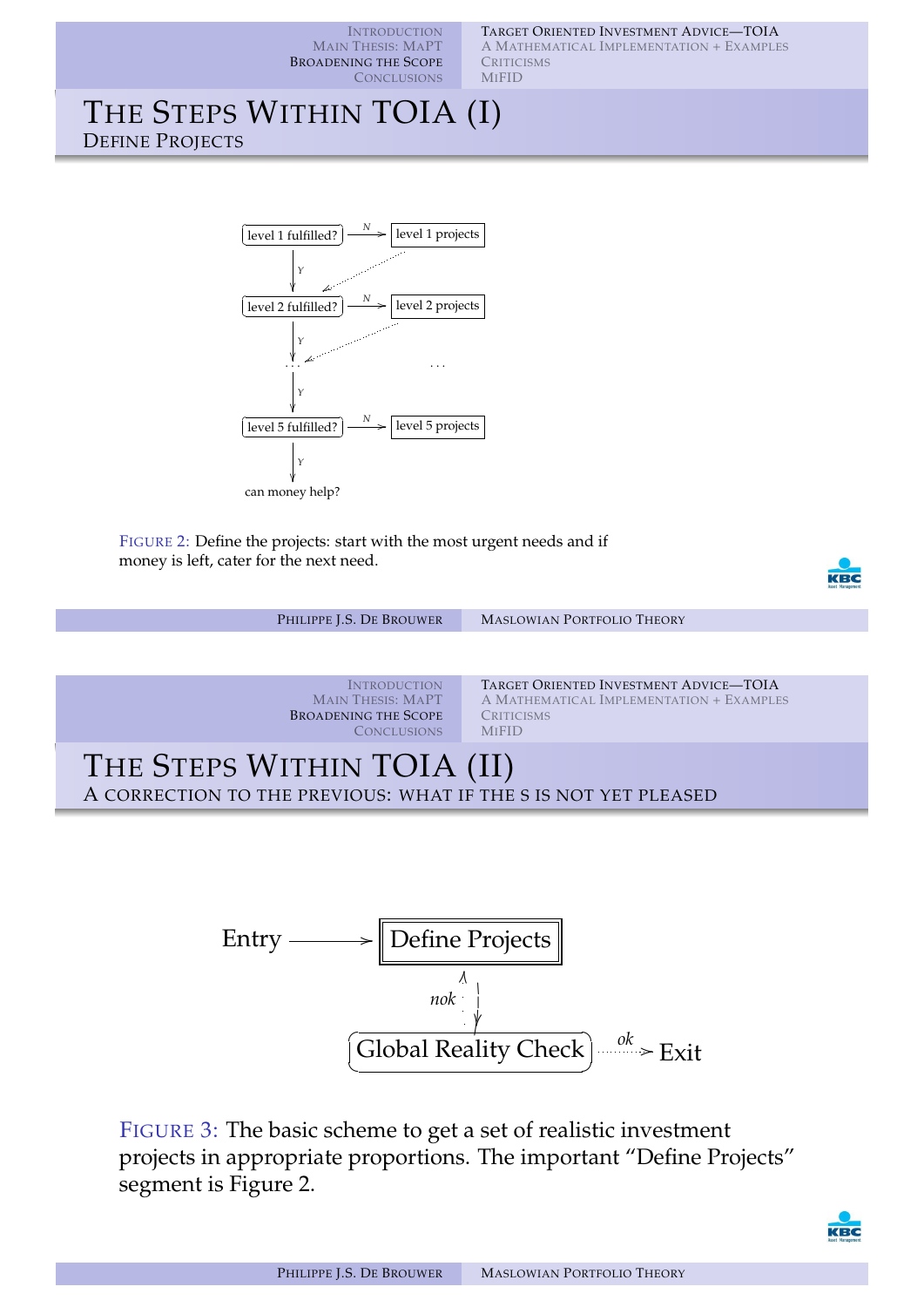TARGET ORIENTED INVESTMENT ADVICE—TOIA A MATHEMATICAL IMPLEMENTATION + EXAMPLES **CRITICISMS MIFID** 

![](_page_6_Figure_2.jpeg)

![](_page_6_Picture_3.jpeg)

![](_page_6_Figure_4.jpeg)

<span id="page-6-0"></span>![](_page_6_Figure_5.jpeg)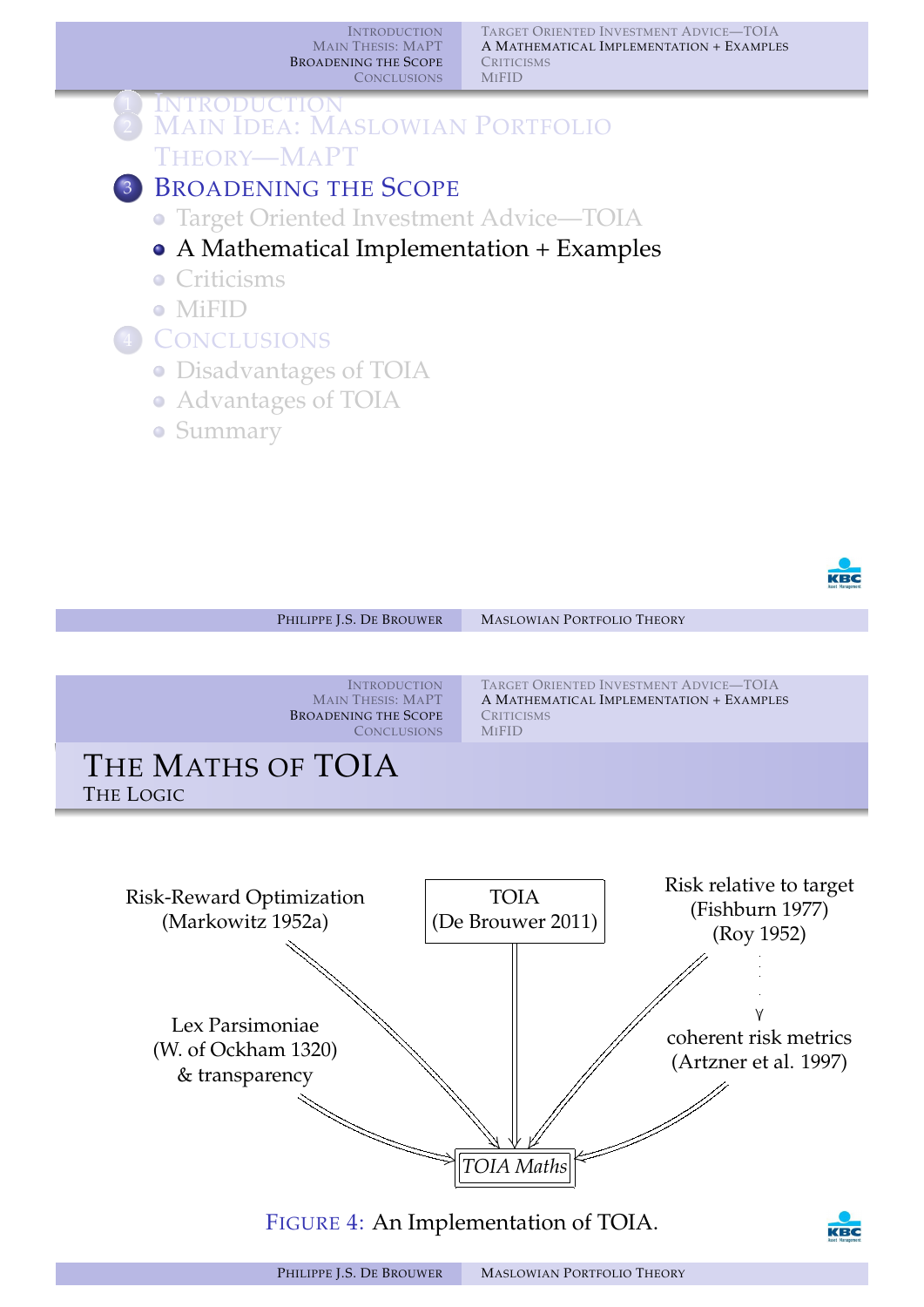TARGET ORIENTED INVESTMENT ADVICE—TOIA A MATHEMATICAL IMPLEMENTATION + EXAMPLES **CRITICISMS MIFID** 

## POSSIBLE MATHS OF TOIA THE CONCEPT

## DEFINITION (POSSIBLE MATHS OF TOIA)

The mathematical implementation of TOIA aims to find a solution for TOIA by adding the following assumptions

- a risk-reward optimization (as opposed to a utility optimization)
- uses a coherent risk measure
- calculates the risk measure relative to the target
- focusses only on the parsimonious aspects (the 93% question<sup>a</sup>: the strategic asset allocation)

<sup>a</sup>93% of the outcome of the investment is defined by the strategic asset allocation (Gary P. Brinson and Beebower 1986); performance of asset managers is not a parsimonious parameter (Annaert, Van Den Broeck, and Vander Vennet 2003), (Annaert, De Ceuster, and Van Hyfte 2005) and others

KBC

PHILIPPE J.S. DE BROUWER MASLOWIAN PORTFOLIO THEORY

**INTRODUCTION** MAIN THESIS: MAPT BROADENING THE SCOPE **CONCLUSIONS** 

TARGET ORIENTED INVESTMENT ADVICE—TOIA A MATHEMATICAL IMPLEMENTATION + EXAMPLES **CRITICISMS MIFID** 

—INTERMEZZO: SOME DEFINITIONS (1)

#### **DEFINITION**

 $P =$  the absolute return

#### **[D](#page-2-0)[EFINITION](#page-17-0)**

 $\sigma$  = standard deviation =  $\sqrt{VAR}$ 

## DEFINITION (VALUE-AT-RISK (VAR))

For the stochastic profit variable, absolute return  $P$ , and a probability  $\alpha \in [0, 1]$ , we define the Value at Risk (VaR):

$$
VaR_{\alpha}(\mathcal{P}) := -Q_{\mathcal{P}}(\alpha)
$$

#### **DEFINITION**

 $ES_{\alpha}(\mathcal{P})$  [= the averag](#page-21-5)e of the  $\alpha$ 100% worst outcomes of  $\mathcal P$ 

KBC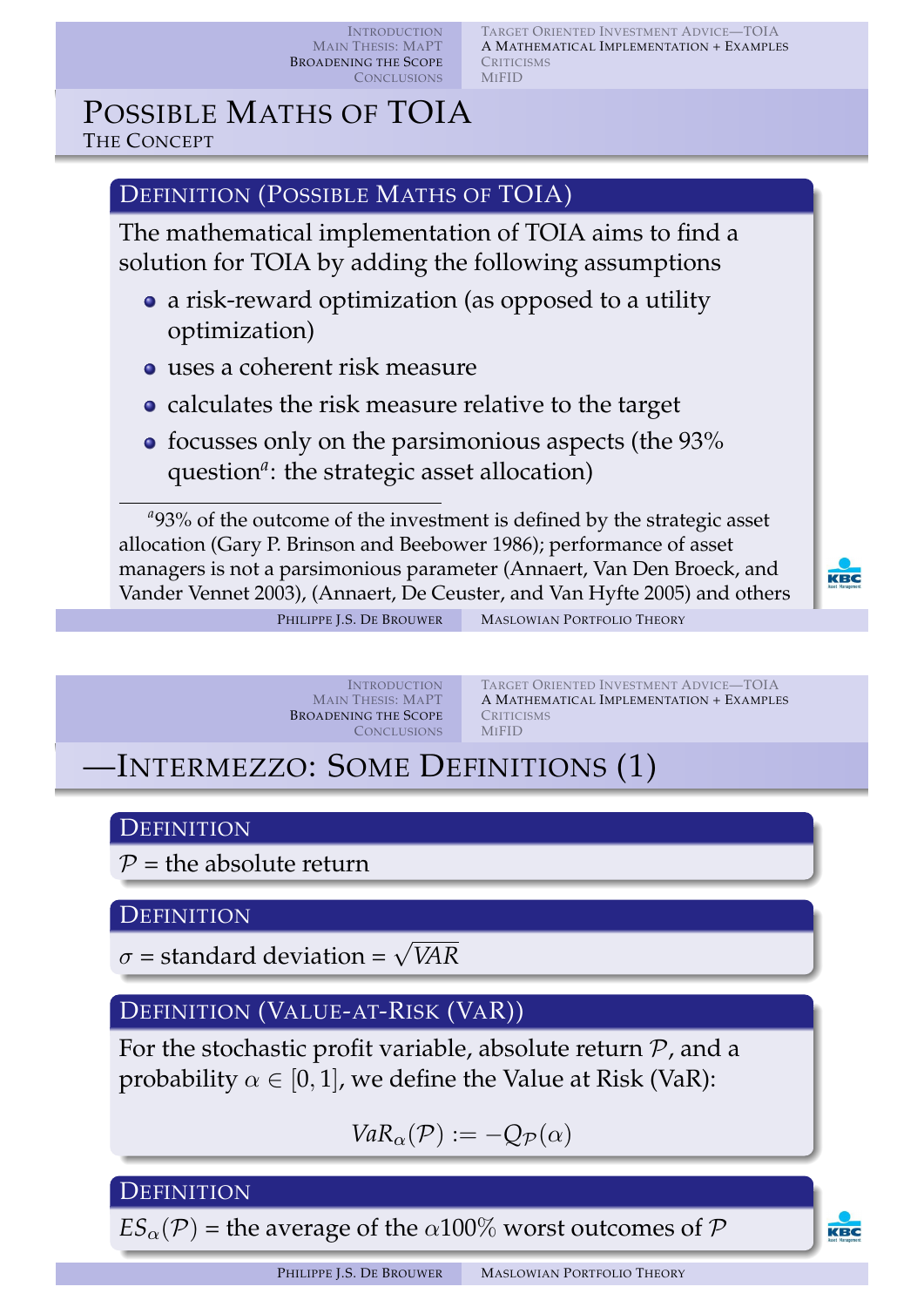TARGET ORIENTED INVESTMENT ADVICE—TOIA **INTRODUCTION** MAIN THESIS: MAPT A MATHEMATICAL IMPLEMENTATION + EXAMPLES BROADENING THE SCOPE **CRITICISMS CONCLUSIONS MIFID** —INTERMEZZO: SOME DEFINITIONS (2) INTERPRETATION OF ES, VAR AND  $\sigma$ **Probability Density Function Probability Density Function** Std.Dev Std.Dev. VaR VaR  $-300$  $-1$ FIGURE 5: Interpretation of ES, VaR and  $\sigma$ .<br>PHILIPPE J.S. DE BROUWER MASLOWIAN PORTFOLIO THEO **MASLOWIAN PORTFOLIO THEORY** 

> INTRODUCTION MAIN THESIS: MAPT BROADENING THE SCOPE **CONCLUSIONS**

TARGET ORIENTED INVESTMENT ADVICE—TOIA A MATHEMATICAL IMPLEMENTATION + EXAMPLES **CRITICISMS MIFID** 

—INTERMEZZO: THINKING COHERENTLY—(I) THE DEFINITION

## DEFINITION (COHERENT RISK MEASURE)

[A function](#page-1-0)  $\rho : \mathbb{V} \mapsto \mathbb{R}$  (where V [is the set o](#page-4-0)f real-valued [stochastic varia](#page-17-0)[bles\) is called a](#page-16-0) **coherent risk measure** if and only if it is

- **1** monotonous:  $\forall X, Y \in \mathbb{V}: X \leq Y \Rightarrow \rho(X) > \rho(Y)$
- 2 **sub-additive**:  $\forall X, Y, X + Y \in \mathbb{V} : \rho(X + Y) \leq \rho(X) + \rho(Y)$
- <sup>3</sup> **positively homogeneous**:  $∀a > 0$  and  $∀X, aX ∈ V : \rho(aX) = a\rho(X)$
- <sup>4</sup> **translation invariant**:  $\forall a > 0$  and  $\forall X \in \mathbb{V}: \rho(X + a) = \rho(X) - a$

After the paper "Thinking Coherently"—(Artzner, Delbaen, Eber, and Heath 1997) **Law-invariance un[der P](#page-21-8):**  $\forall X, Y \in \mathbb{V}$  and  $\forall t \in \mathbb{R} : P[X \le t] = P[Y \le t] \Rightarrow \rho(X) = \rho(Y)$ 

![](_page_8_Picture_11.jpeg)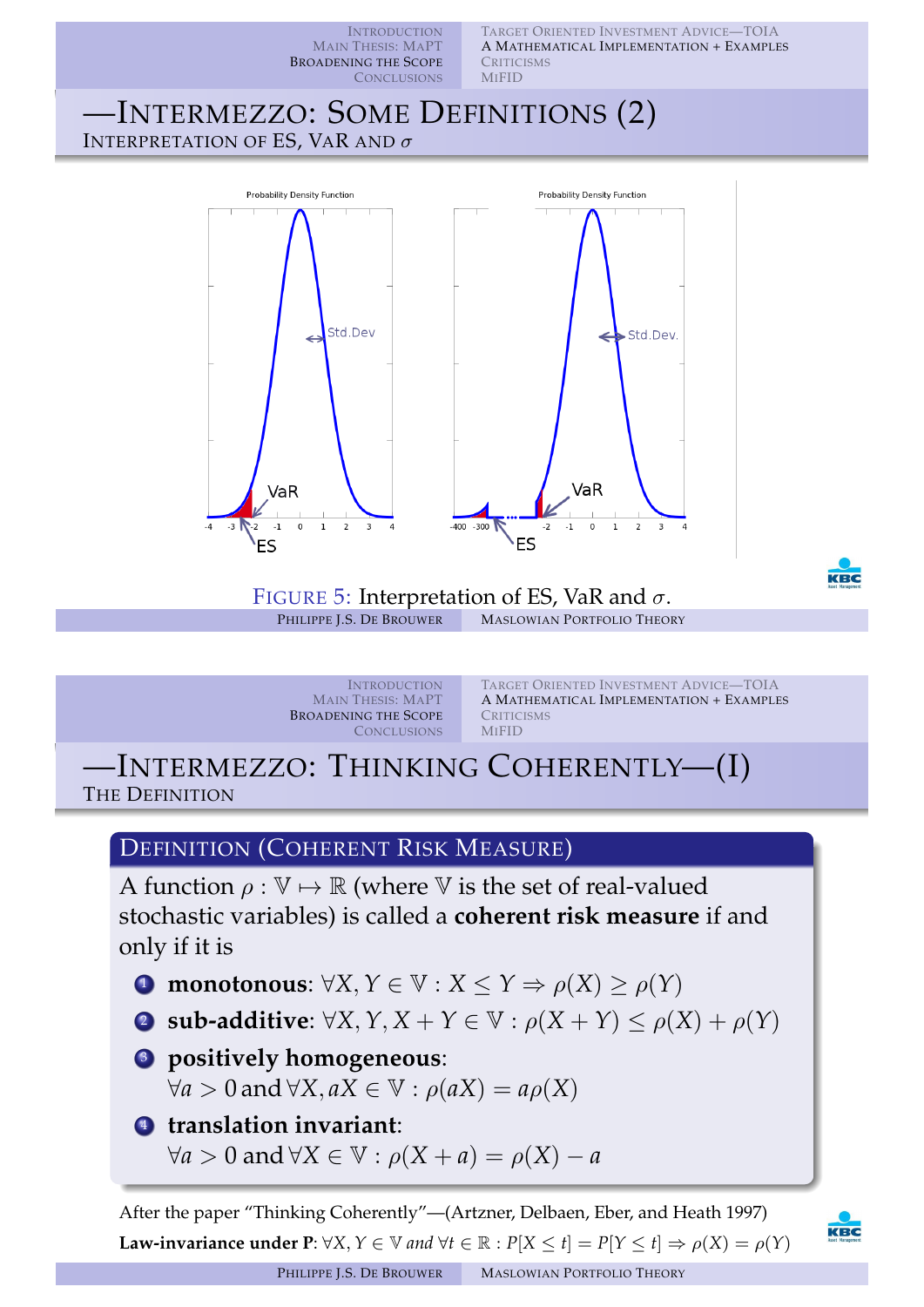TARGET ORIENTED INVESTMENT ADVICE—TOIA A MATHEMATICAL IMPLEMENTATION + EXAMPLES **CRITICISMS MIFID** 

—INTERMEZZO: THINKING COHERENTLY—(II) EXAMPLE FOR (IN)COHERENCE OF RISK MEAURES

#### EXAMPLE

Assume one bond with a 0.7% probability to default in one year in all other cases it pays 105% in one year. *The 1% VaR is*  $-5\% \Rightarrow$  *VaR spots no risk!* 

#### EXAMPLE

Consider two identical bonds with the same parameters, but independently distributed

*The 1% VaR of the diversified portfolio is 47.5%!*

![](_page_9_Picture_8.jpeg)

![](_page_9_Figure_9.jpeg)

![](_page_9_Figure_10.jpeg)

![](_page_9_Picture_11.jpeg)

FIGURE 6: ES and VaR in function of  $\alpha$  for one bond.

PHILIPPE J.S. DE BROUWER MASLOWIAN PORTFOLIO THEORY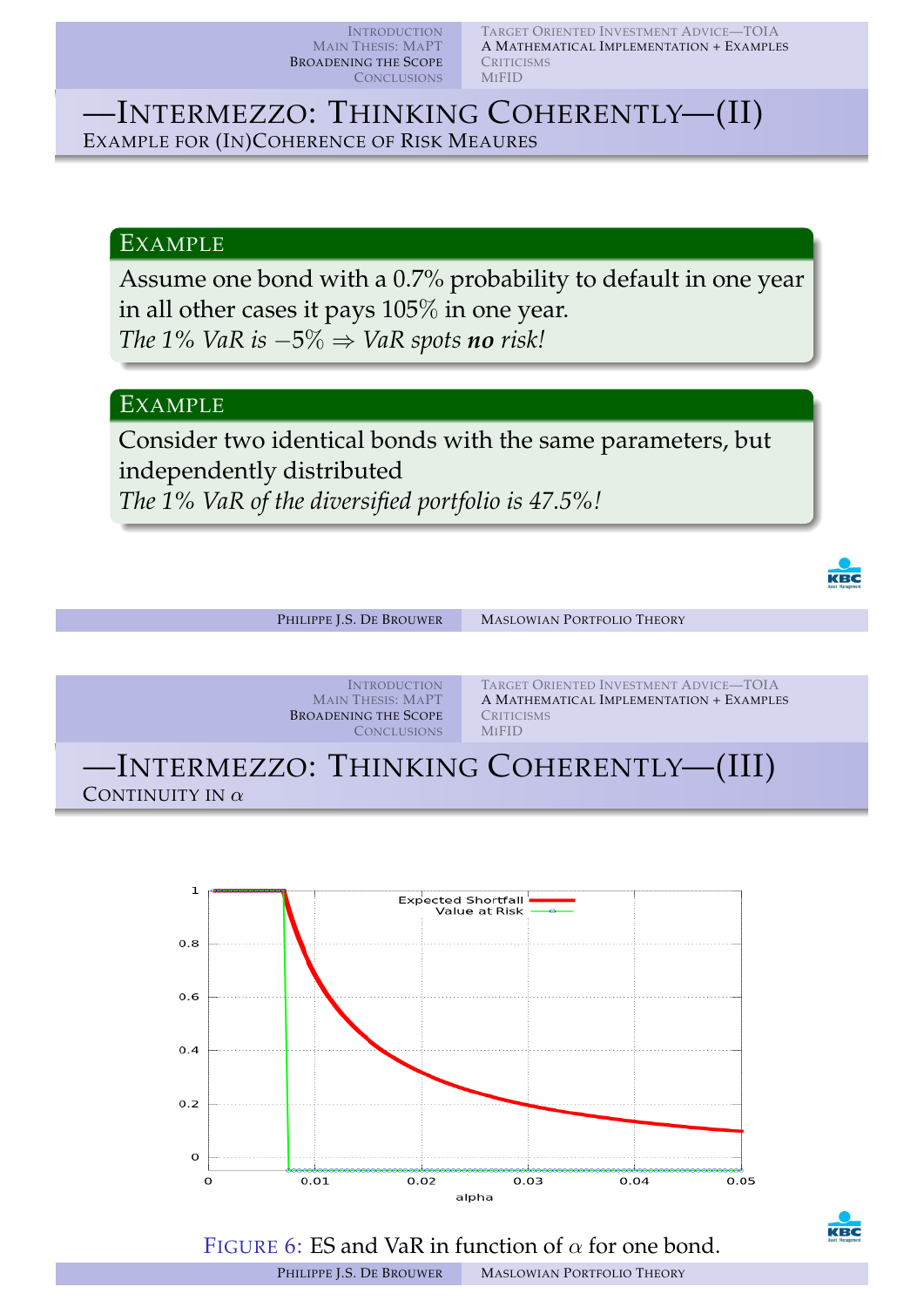INTRODUCTION TARGET ORIENTED INVESTMENT ADVICE—TOIA MAIN THESIS: MAPT A MATHEMATICAL IMPLEMENTATION + EXAMPLES BROADENING THE SCOPE **CRITICISMS** MIFID **CONCLUSIONS** —INTERMEZZO: THINKING COHERENTLY—(IV) CONVECITY (I)  $0.8$ **Expected Shortfall-**Value at Risk- $O.7$ 0.6  $0.5$  $0.4$  $0.3$  $0.2$  $0.1$  $\mathbf 0$  $-0.1<sub>0</sub>$  $\overline{10}$ 20 30 40 50<br>Number of Bonds in Portfolio  $60$  $\overline{7}0$ KBC FIGURE 7: ES and VaR in function of number of bonds.<br>PHILIPPE J.S. DE BROUWER MASLOWIAN PORTFOLIO THEORY **MASLOWIAN PORTFOLIO THEORY** 

![](_page_10_Picture_1.jpeg)

![](_page_10_Figure_2.jpeg)

![](_page_10_Picture_3.jpeg)

![](_page_10_Picture_4.jpeg)

PHILIPPE J.S. DE BROUWER MASLOWIAN PORTFOLIO THEORY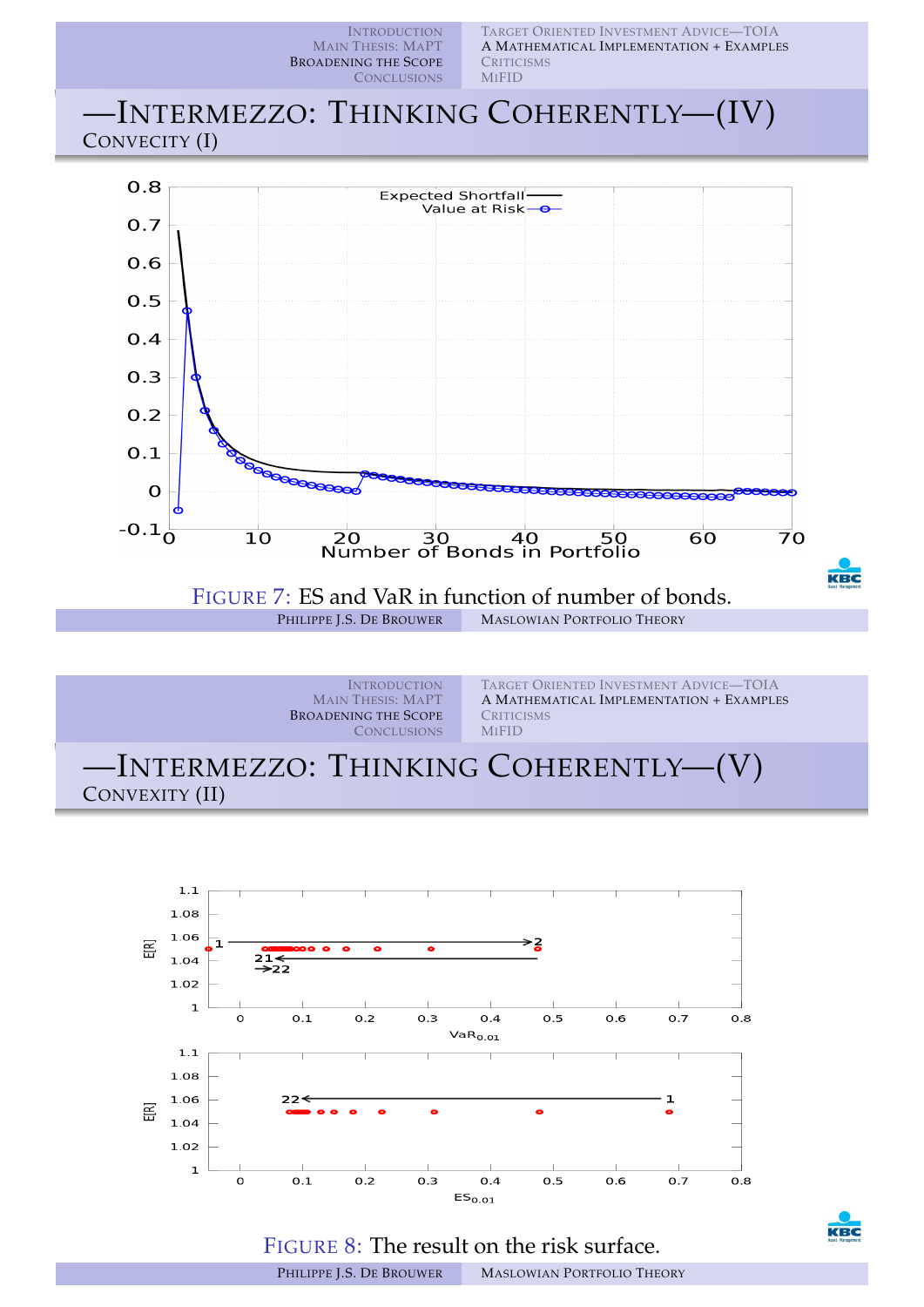TARGET ORIENTED INVESTMENT ADVICE—TOIA A MATHEMATICAL IMPLEMENTATION + EXAMPLES **CRITICISMS** MIFID

#### EXAMPLE 1 THE MECHANICS OF A RISK-REWARD METHOD

![](_page_11_Figure_3.jpeg)

![](_page_11_Figure_4.jpeg)

![](_page_11_Figure_5.jpeg)

FIGURE 10: Recommended portfolios in function of ES. PHILIPPE J.S. DE BROUWER MASLOWIAN PORTFOLIO THEORY

KEC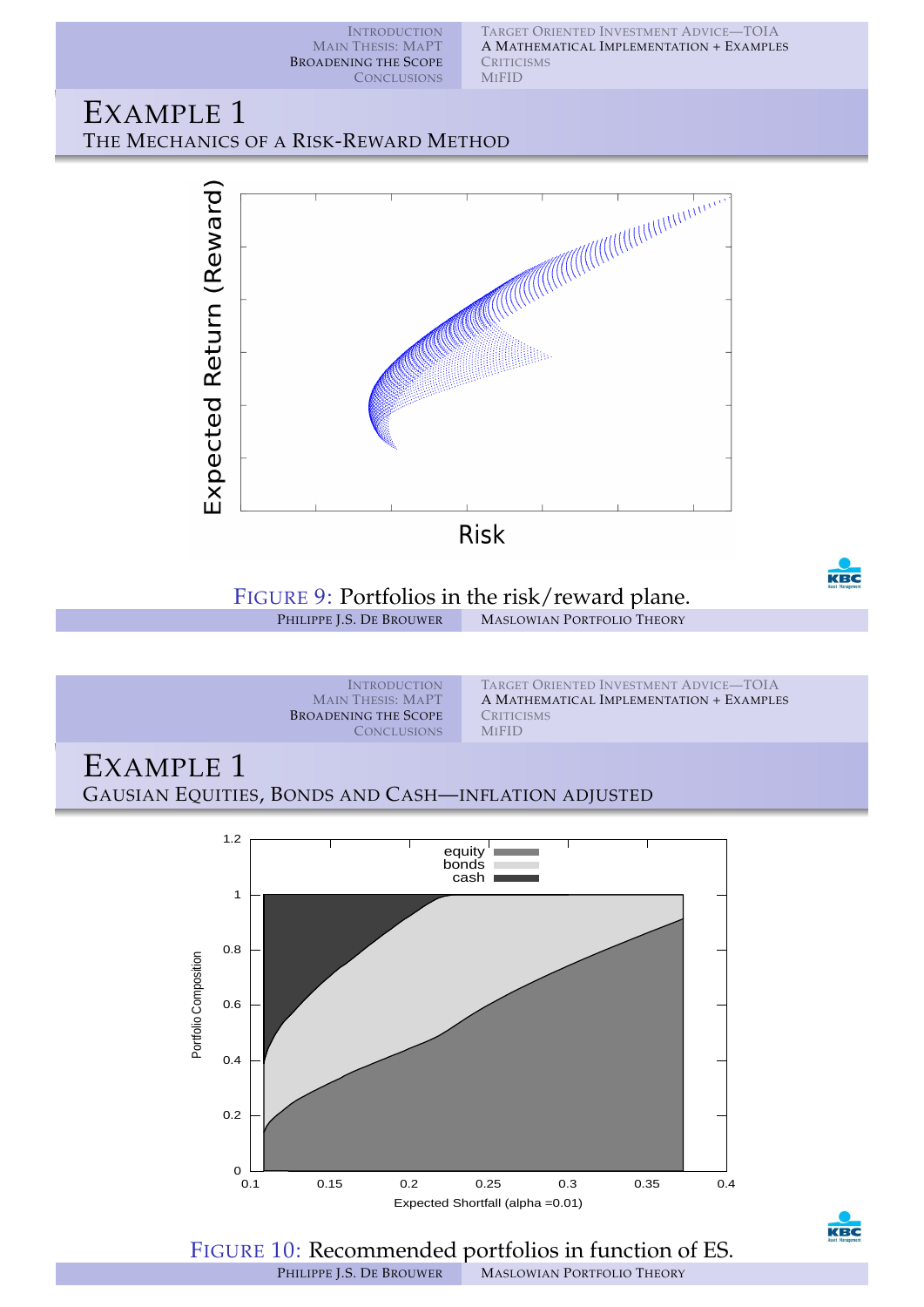TARGET ORIENTED INVESTMENT ADVICE—TOIA A MATHEMATICAL IMPLEMENTATION + EXAMPLES **CRITICISMS** MIFID

# EXAMPLE 2: NON-GAUSSIAN ASSETS

![](_page_12_Figure_3.jpeg)

#### FIGURE 11: The pdfs in the example (the y-axis for the structured fund is truncated—this fund is a long call plus a deposit). **MASLOWIAN PORTFOLIO THEORY**

![](_page_12_Picture_5.jpeg)

**INTRODUCTION** MAIN THESIS: MAPT BROADENING THE SCOPE **CONCLUSIONS** TARGET ORIENTED INVESTMENT ADVICE—TOIA A MATHEMATICAL IMPLEMENTATION + EXAMPLES **CRITICISMS** MIFID EXAMPLE 2: NON-GAUSSIAN ASSETS MEAN-ES AND MEAN-VAR OPTIMIZATION <sub>0</sub> L  $0.2$  $0.4$  $\overline{0}$ 0.8 1 1.2 1.4 0 0.05 0.1 0.15 0.2 0.25 P[ortfoli](#page-17-0)[o Co](#page-3-0)[mpos](#page-2-0)[ition](#page-1-0) Standard Deviation equity<br>| bonds<br>| cash<br>| hedge fund<br>| structured investment 0  $0.2$  $0.4$ 0.6  $0.8$ 1 1.2 0 0.05 0.1 0.15 0.2 0.25 0.3 0.35 0.4 0.45 P[ortfol](#page-16-0)[io Co](#page-14-0)[mpo](#page-6-0)[sition](#page-4-0)  $\overline{0.3}$ <br>(alpha) equity **i** bonds cash hedge fund structured investment 0.006 0.008 0.01 **b** 

FIGURE 12: The min-VAR and min-ES portfolios compared.

-0.4 -0.3 -0.2 -0.1 0 0.1 0.2 0.3 0.4 Return minVAR Portfolio

 $\overline{O}$ 

0.002 0.004

![](_page_12_Picture_8.jpeg)

-0.4 -0.3 -0.2 -0.1 0 0.1 0.2 0.3 0.4 Return minES Portfolio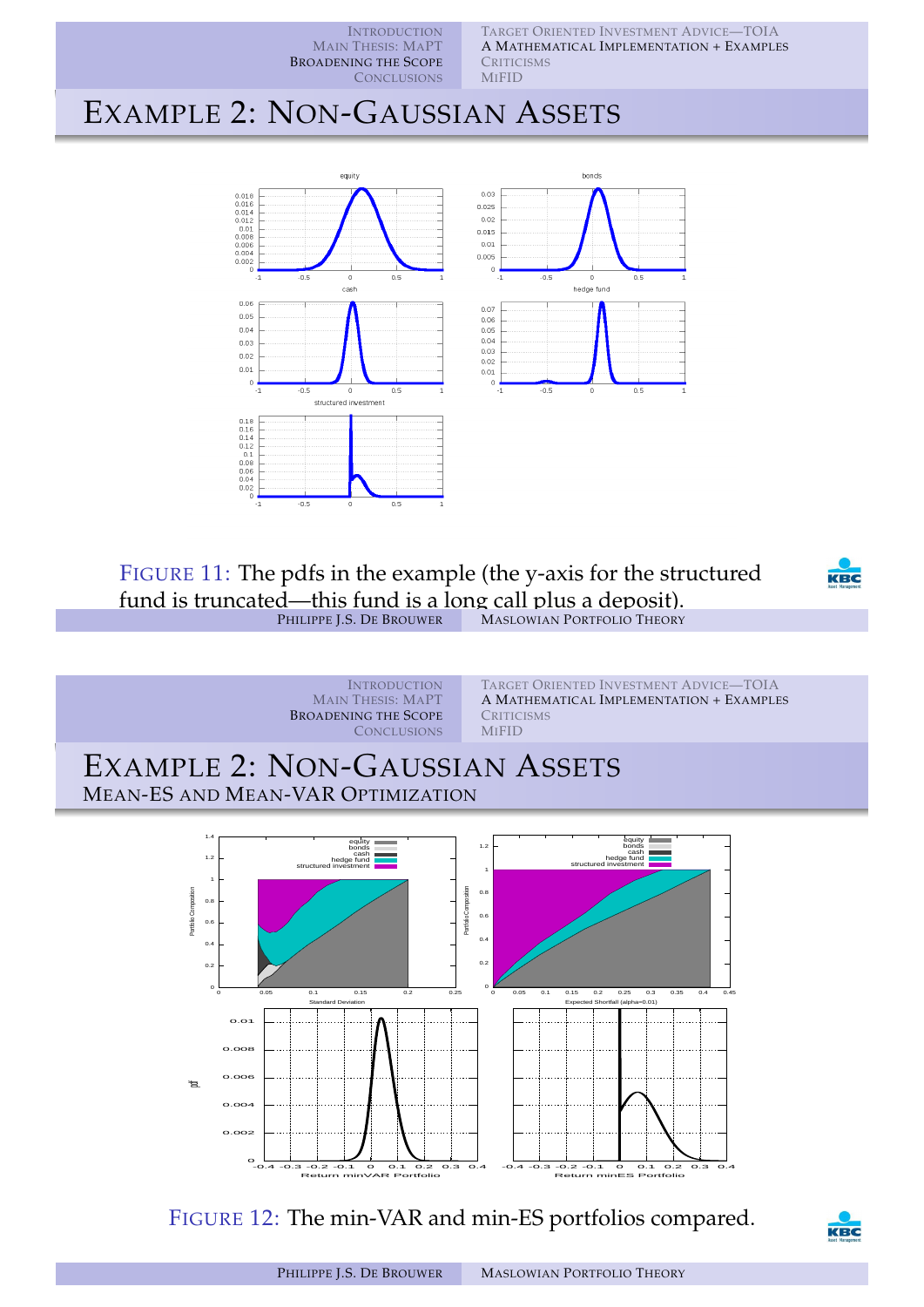# EXAMPLE 3: A COMPLEX EXAMPLE

| Goal   | $\tau$                                                  | CF           | $V_0$                        | $\alpha$ | $ES_{max}$ |
|--------|---------------------------------------------------------|--------------|------------------------------|----------|------------|
| school | $\epsilon$ 100,000 1 $\epsilon$ 0                       |              | € 100,000 0.01 10% of $\tau$ |          |            |
| yacht  | $\epsilon$ 120,000 5 $\epsilon$ 0                       |              | € 100,000 0.1 20% of $\tau$  |          |            |
|        | retirement € 200,000 10 € 10,000 € 100,000 0.01 minimal |              |                              |          |            |
| extra  | € 50,000 10                                             | $\epsilon_0$ | € 50,000                     | 0.05     | € 5,000    |

TABLE 2: The investment parameters for in Example 3. The investor wants to invest  $V_0$  (plus annually *CF*) and wants it to grow to  $\tau$  in  $T$ years, the expectation of the average of the  $\alpha$ 100% worst outcomes is to be limited to *ESmax*.

![](_page_13_Picture_5.jpeg)

| PHILIPPE J.S. DE BROUWER                                                                             | <b>MASLOWIAN PORTFOLIO THEORY</b>                                                                                       |  |  |  |
|------------------------------------------------------------------------------------------------------|-------------------------------------------------------------------------------------------------------------------------|--|--|--|
|                                                                                                      |                                                                                                                         |  |  |  |
| <b>INTRODUCTION</b><br><b>MAIN THESIS: MAPT</b><br><b>BROADENING THE SCOPE</b><br><b>CONCLUSIONS</b> | TARGET ORIENTED INVESTMENT ADVICE-TOIA<br>A MATHEMATICAL IMPLEMENTATION + EXAMPLES<br><b>CRITICISMS</b><br><b>MIFID</b> |  |  |  |
| EXAMPLE 3: FEEDBACK TO INVESTOR                                                                      |                                                                                                                         |  |  |  |

| Goal            | Equities | <b>Bonds</b> | Cash     | ES        | Feedback |
|-----------------|----------|--------------|----------|-----------|----------|
| school          | $12.8\%$ | $24.4\%$     | $62.8\%$ | $10.8\%$  | add      |
| yacht           | $100\%$  | $0\%$        | $0\%$    | 18%       | reduce   |
| retirement      | $21\%$   | 30%          | 49%      | € 3161.20 | ES       |
| extra           | $100\%$  | $0\%$        | $0\%$    | € 3836.07 | is less  |
| total portfolio | 50.46%   | $16.12\%$    | 33.42%   |           |          |

TABLE 3: An overview of the ES-optimal portfolio compositions, as well as their proportion of the total portfolio. In the last two columns one finds respectively the percentage of the sub-portfolio at  $t = 0$  (i.e. at the moment of writing the financial plan), and the Expected Shortfall as obtained after optimization.

![](_page_13_Picture_9.jpeg)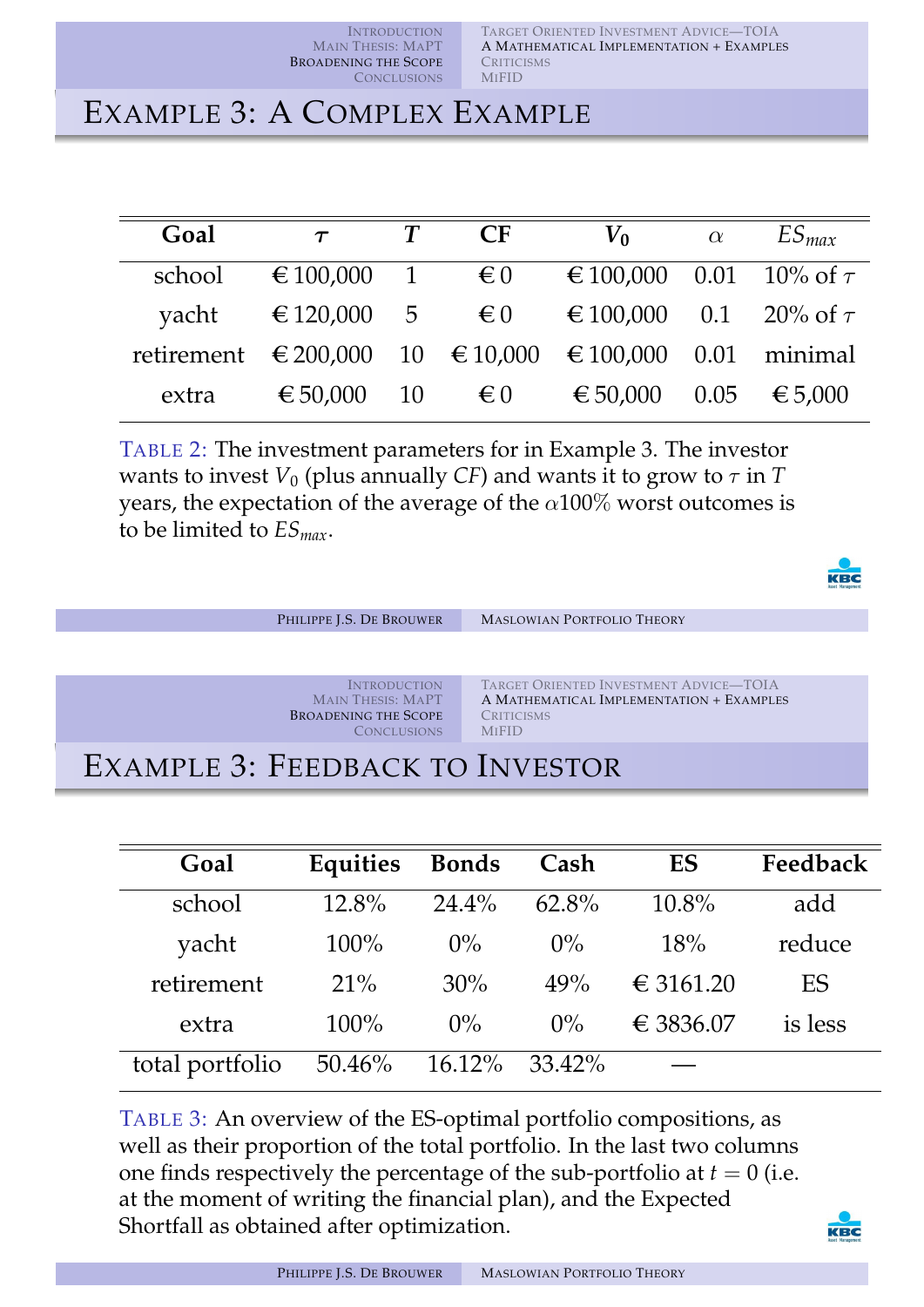TARGET ORIENTED INVESTMENT ADVICE—TOIA A MATHEMATICAL IMPLEMENTATION + EXAMPLES **CRITICISMS MIFID** 

# EXAMPLE 3: A COMPLEX EXAMPLE

![](_page_14_Figure_3.jpeg)

## FIGURE 13: An example with four target portfolios.

PHILIPPE J.S. DE BROUWER MASLOWIAN PORTFOLIO THEORY

![](_page_14_Picture_6.jpeg)

<span id="page-14-0"></span>![](_page_14_Picture_7.jpeg)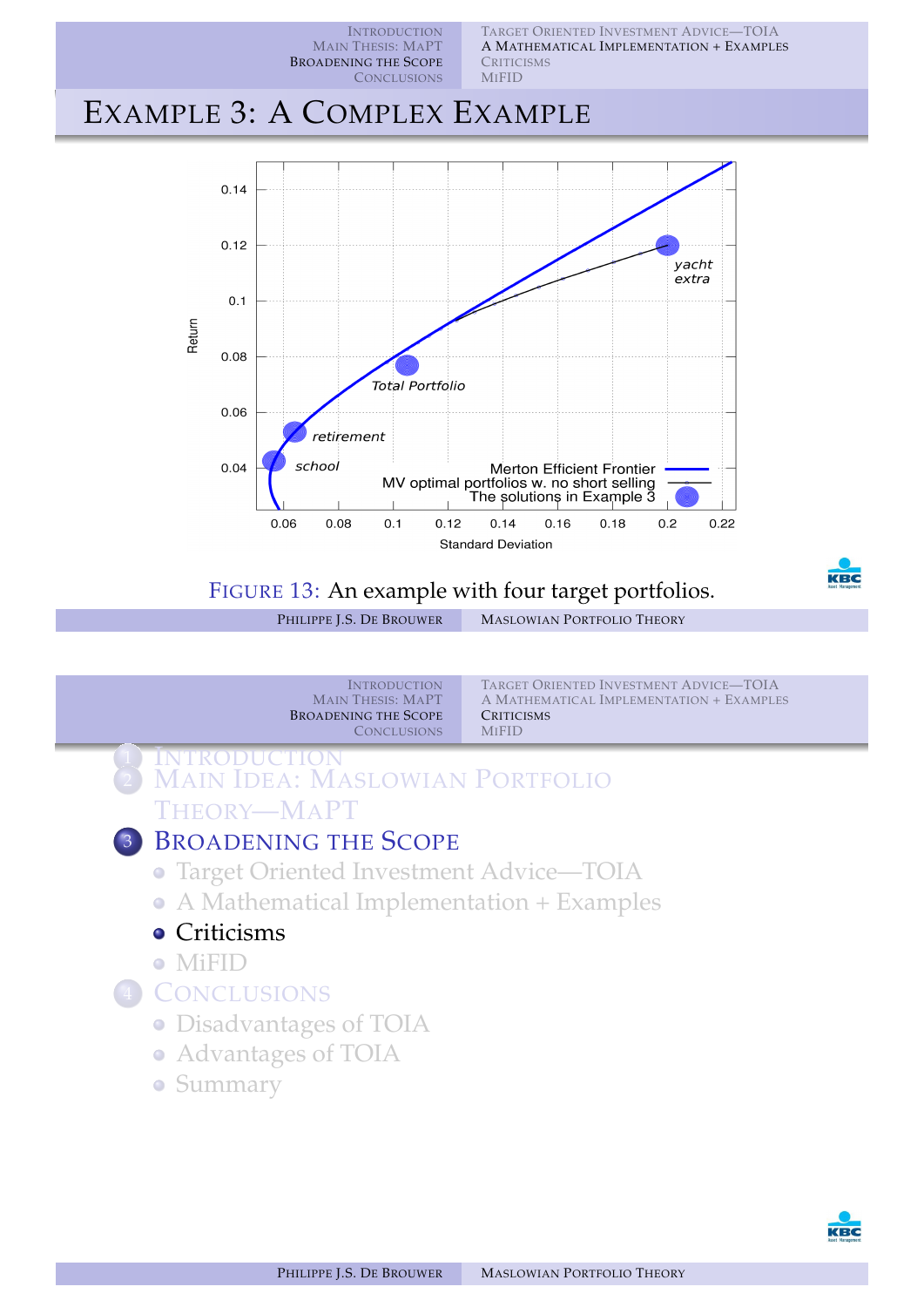# DIFFERENT FROM MARKOWITZ (1952)

- $\bullet$  *ES*  $\neq$  *VAR* 
	- ES is coherent
- 2 Mental Accounting is Not Optimal
	- How to test? Which *T*?
	- If so: a small price to pay (as a premium for an additional insurance): reduces model risk, diversification in diversification, ring-fencing, framework that counteracts behavioural biases, etc.

![](_page_15_Picture_8.jpeg)

| PHILIPPE J.S. DE BROUWER                                                                             | <b>MASLOWIAN PORTFOLIO THEORY</b>                                                                                       |  |  |  |
|------------------------------------------------------------------------------------------------------|-------------------------------------------------------------------------------------------------------------------------|--|--|--|
|                                                                                                      |                                                                                                                         |  |  |  |
| <b>INTRODUCTION</b><br><b>MAIN THESIS: MAPT</b><br><b>BROADENING THE SCOPE</b><br><b>CONCLUSIONS</b> | TARGET ORIENTED INVESTMENT ADVICE-TOIA<br>A MATHEMATICAL IMPLEMENTATION + EXAMPLES<br><b>CRITICISMS</b><br><b>MIFID</b> |  |  |  |
| <b>MASLOW'S THEORY IS CONTESTED</b>                                                                  |                                                                                                                         |  |  |  |

- **o** criticisms
	- [nativis](#page-2-0)[m](#page-6-0)
	- [hierarc](#page-17-0)[hy](#page-16-0)
	- B-needs do not emerge from a deprivation
	- lower needs are unworthy
	- Maslow mixes evolutionary function, developmental sequence and cognitive priority
	- self-actualization (might) not be a distinctive motive
- not contested
	- separate needs
	- framing in addressing needs

Maslow is well known and well adapted to financial thinking.

![](_page_15_Picture_21.jpeg)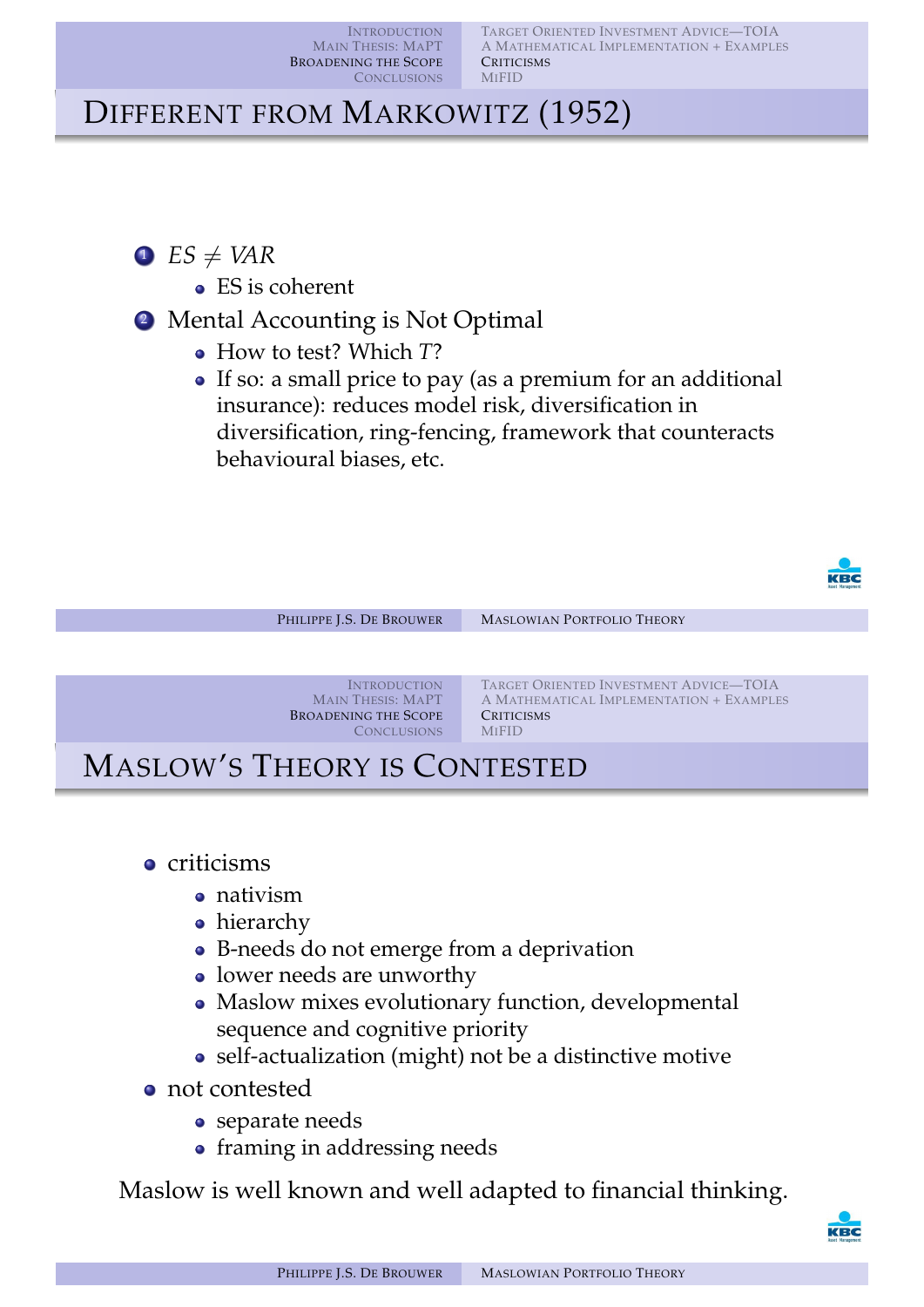TARGET ORIENTED INVESTMENT ADVICE—TOIA A MATHEMATICAL IMPLEMENTATION + EXAMPLES **CRITICISMS MIFID** 

![](_page_16_Picture_2.jpeg)

![](_page_16_Picture_3.jpeg)

PHILIPPE J.S. DE BROUWER MASLOWIAN PORTFOLIO THEORY

**INTRODUCTION** MAIN THESIS: MAPT BROADENING THE SCOPE **CONCLUSIONS** 

TARGET ORIENTED INVESTMENT ADVICE—TOIA A MATHEMATICAL IMPLEMENTATION + EXAMPLES **CRITICISMS** MIFID

THE SUITABILITY REQUIREMENT IN THE MARKETS IN FINANCIAL INSTRUMENTS DIRECTIVE (MIFID)

Rules for Know-Your-Customer: *suitability requirements* guide the industry to a [one-risk-profile-per-inve](#page-4-0)stor approach based on a [questionn](#page-2-0)[aire](#page-6-0)

- 1 [inc](#page-1-0)[reases model risk \(all in one p](#page-2-0)[ortfo](#page-16-0)lio)
- <sup>2</sup> [soft-](#page-2-0)focus concept of "risk-tolerance" (not defined and [changeabl](#page-3-0)[e\)](#page-4-0)
- **3** [empowers emotions to b](#page-6-0)ecome decisive  $\Rightarrow$  stimulates bubbles and crashes
- 4 [litt](#page-17-0)le understanding of the investor's targets
- <sup>5</sup> [questio](#page-18-0)[n](#page-17-0)naire = the worst MCDM to find something that does little matter and use it as the only parameter for the only decision, and map this arbitrary parameter in arbitrarily to an arbitrary set of investments.

<span id="page-16-0"></span>![](_page_16_Picture_15.jpeg)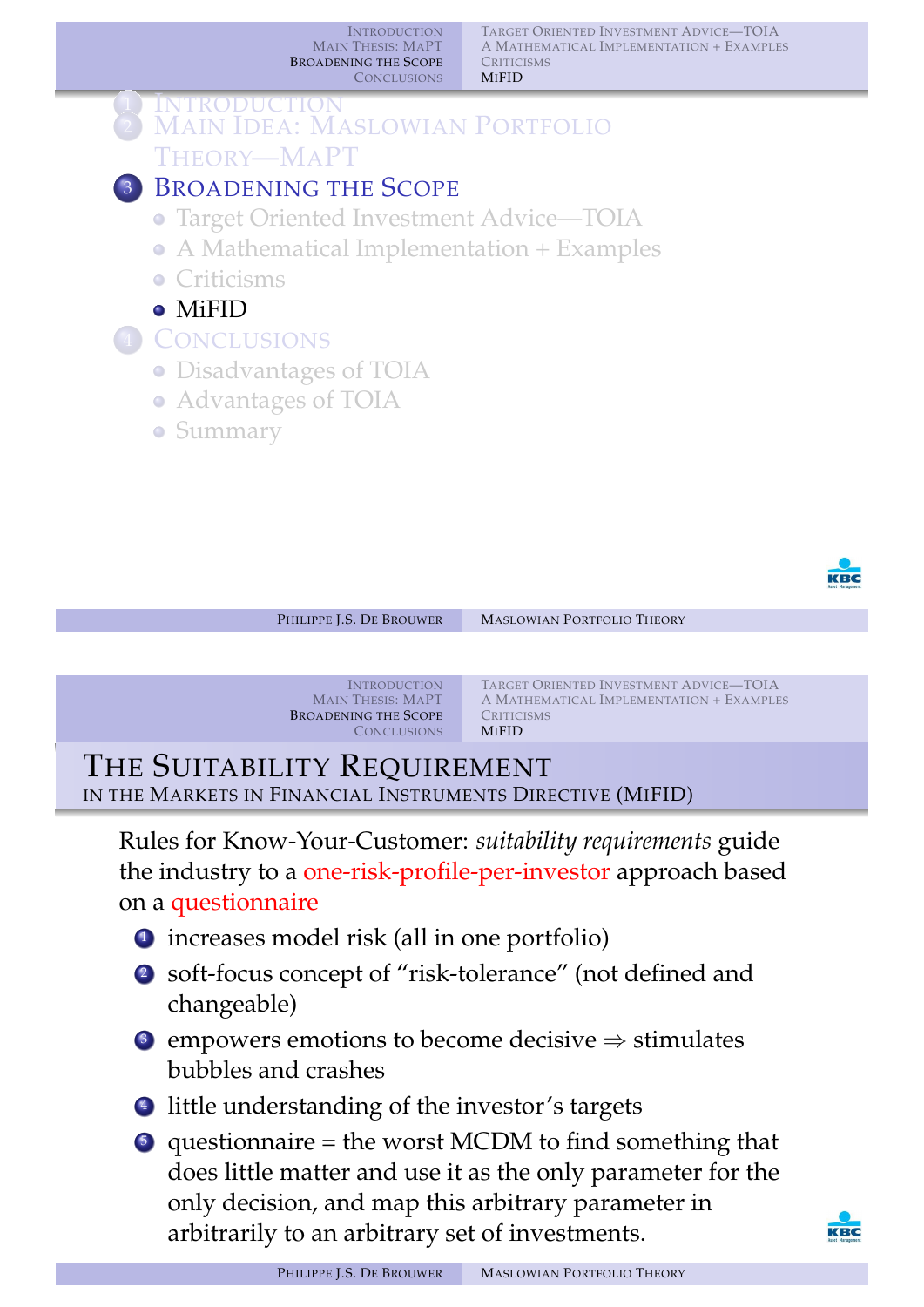DISADVANTAGES OF TOIA ADVANTAGES OF TOIA **SUMMARY** 

![](_page_17_Picture_2.jpeg)

![](_page_17_Picture_3.jpeg)

PHILIPPE J.S. DE BROUWER MASLOWIAN PORTFOLIO THEORY **INTRODUCTION** MAIN THESIS: MAPT BROADENING THE SCOPE **CONCLUSIONS** DISADVANTAGES OF TOIA ADVANTAGES OF TOIA **SUMMARY** 

# DISADVANTAGES OF TOIA

**1** portfolios are not necessarily MV-optimal

- <sup>1</sup> [becaus](#page-1-0)e of **[mental accounting](#page-17-0)** . . . however in a *very* abstract [way \(](#page-17-0)[multiple horizons in MaPT/TO](#page-19-0)IA!)
- [2](#page-1-0) **[ES used in stead of VAR](#page-2-0)** . . . however this is much more logical, coherent and intuitive
- <sup>2</sup> **[time consuming](#page-4-0)** for advisers
- <sup>3</sup> **[computing time intensi](#page-6-0)ve** to optimize portfolios
- <sup>4</sup> **if applied, should be complete** *all* needs should be [covered \(](#page-17-0)facilitated by Maslow's framework)
- <sup>5</sup> [More r](#page-18-0)esearch is needed (e.g. efficient investment strategies)

<span id="page-17-0"></span>![](_page_17_Picture_13.jpeg)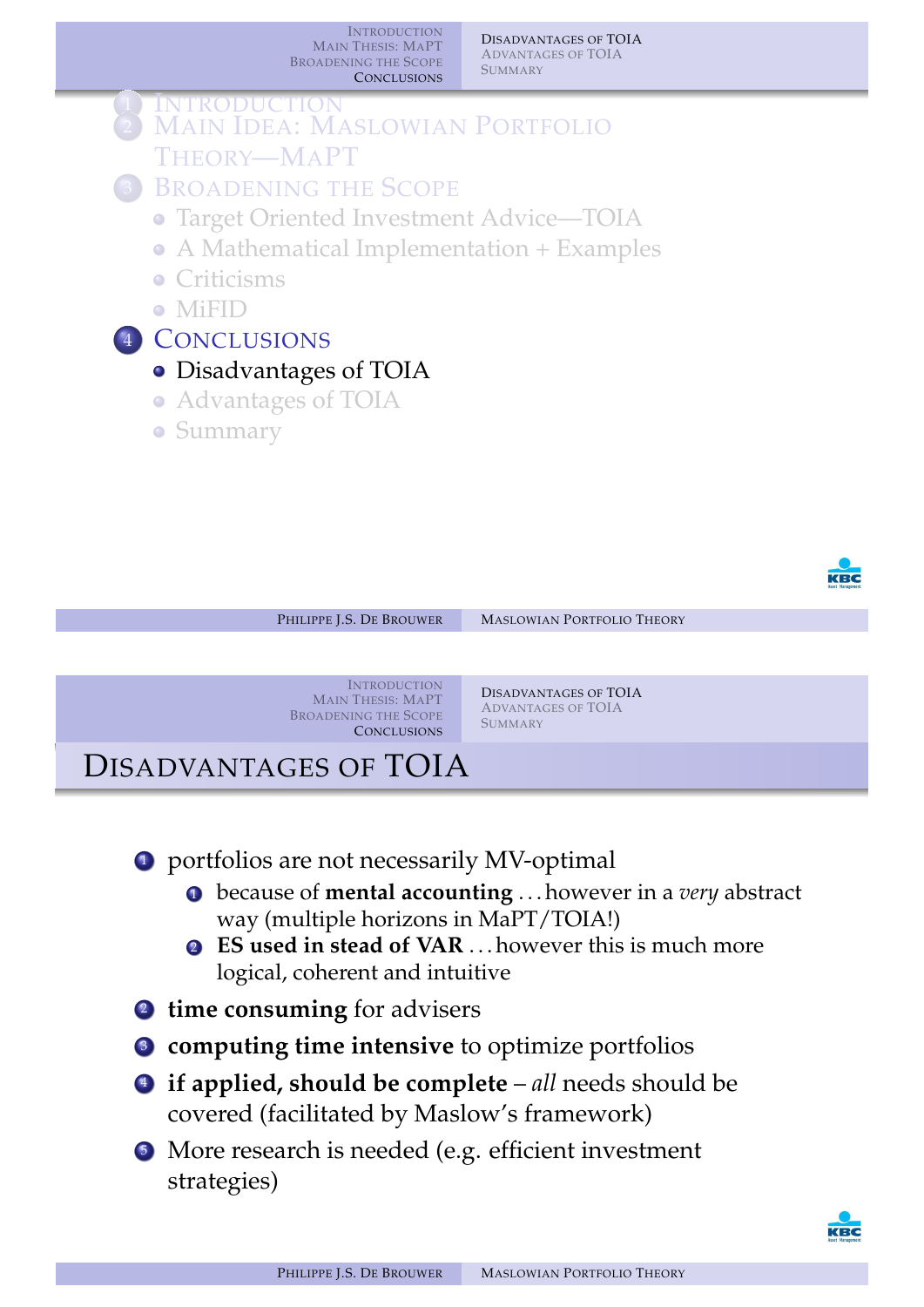DISADVANTAGES OF TOIA ADVANTAGES OF TOIA **SUMMARY** 

![](_page_18_Figure_2.jpeg)

![](_page_18_Picture_3.jpeg)

![](_page_18_Picture_4.jpeg)

- <sup>1</sup> creates a **natural language** to guide the investor;
- 2 investment advice that **serves a purpose**, that makes sense [for the inv](#page-2-0)[estor, helps people to realiz](#page-17-0)e goals;
- <sup>3</sup> **[no use of i](#page-17-0)[ll-defined concepts](#page-19-0)** such as "risk tolerance", no [need for magical beliefs about th](#page-2-0)e ability to define, [determine](#page-3-0) and use this parameter;
- <sup>4</sup> [provides a framework](#page-4-0) to hold onto, to temper emotions
	- <sup>1</sup> **[portfolio returns are](#page-6-0) not/less deteriorated** by behavioural biases
	- [2](#page-17-0) **bubbles and crashes are tempered**—if TOIA is widely used
- 5 [ideal](#page-18-0) [met](#page-17-0)hod to **build trust and a long term relationship** between advisor and investor
- <sup>6</sup> TOIA **reduces model risk** (diversification within diversification)

<span id="page-18-0"></span>![](_page_18_Picture_13.jpeg)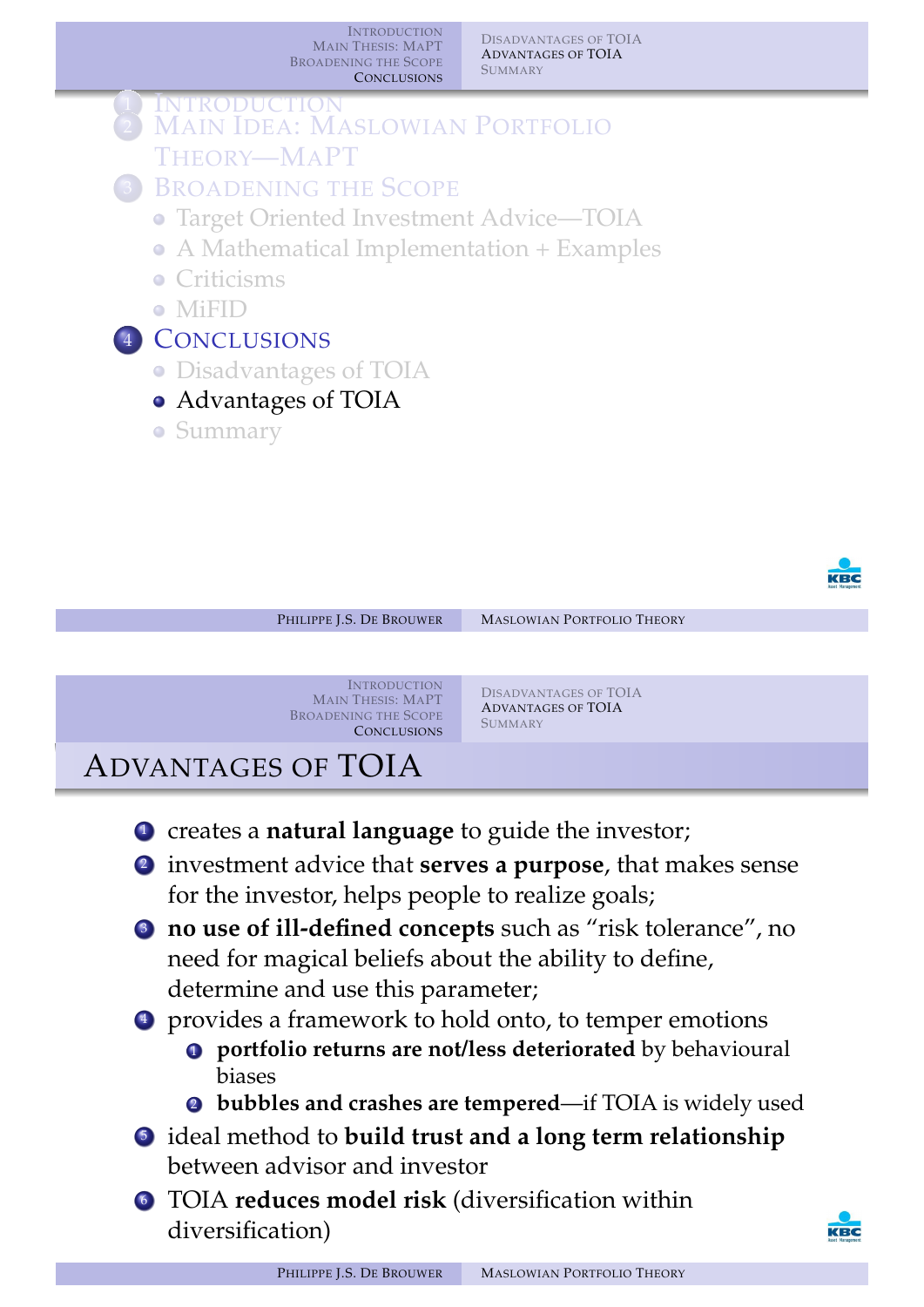DISADVANTAGES OF TOIA ADVANTAGES OF TOIA **SUMMARY** 

![](_page_19_Figure_2.jpeg)

![](_page_19_Figure_3.jpeg)

- MaPT **puts investing in a frame: the frame of life**! [Investmen](#page-1-0)[ts not a goal in their own r](#page-17-0)ight
- [Ma](#page-1-0)[PT is](#page-17-0) **valid**, **[normative](#page-19-0)**, **coherent**, and **applicable in [prac](#page-2-0)tice** [\(e.g. TOIA\)](#page-2-0)
- [MaPT and](#page-3-0) its implementation TOIA have distinctive [advantages: they](#page-4-0)
	- **[answer to real needs](#page-6-0)** with interpretable parameters
	- Maslow offers a **natural language** in communication with investors + helps not to forget goals
	- [are a](#page-17-0) rational approach **to mitigate some behavioural biases**, while other biases are used to help the investor
	- $\bullet$  offers diversification within diversification

<span id="page-19-0"></span>![](_page_19_Picture_11.jpeg)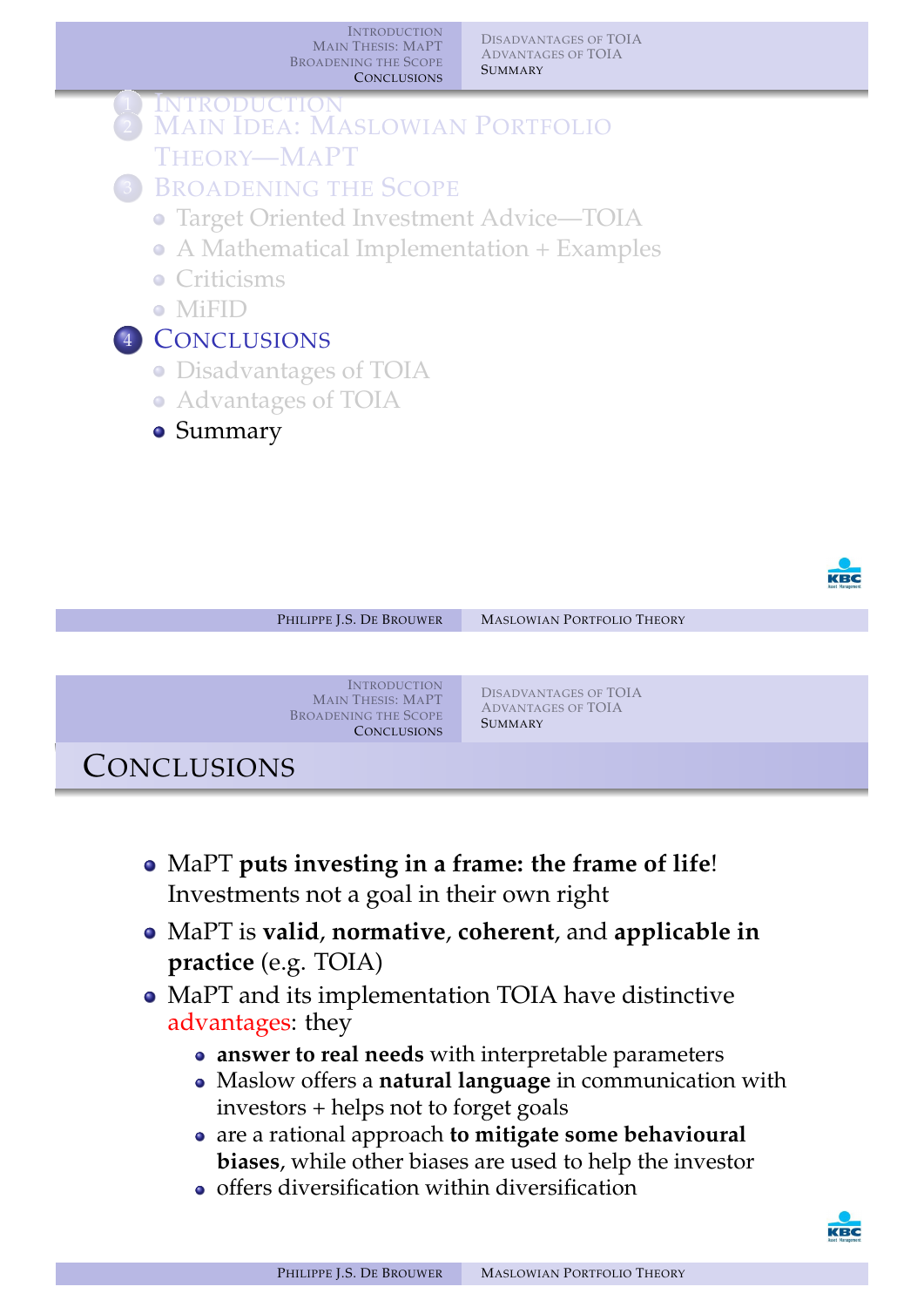DISADVANTAGES OF TOIA ADVANTAGES OF TOIA **SUMMARY** 

# THANKS FOR YOUR ATTENTION!

![](_page_20_Picture_3.jpeg)

PHILIPPE J.S. DE BROUWER MASLOWIAN PORTFOLIO THEORY

**BIBLIOGRAPHY REFERENCES NOMENCLATURE** 

# [B](#page-17-0)ACK-MATTER

![](_page_20_Picture_8.jpeg)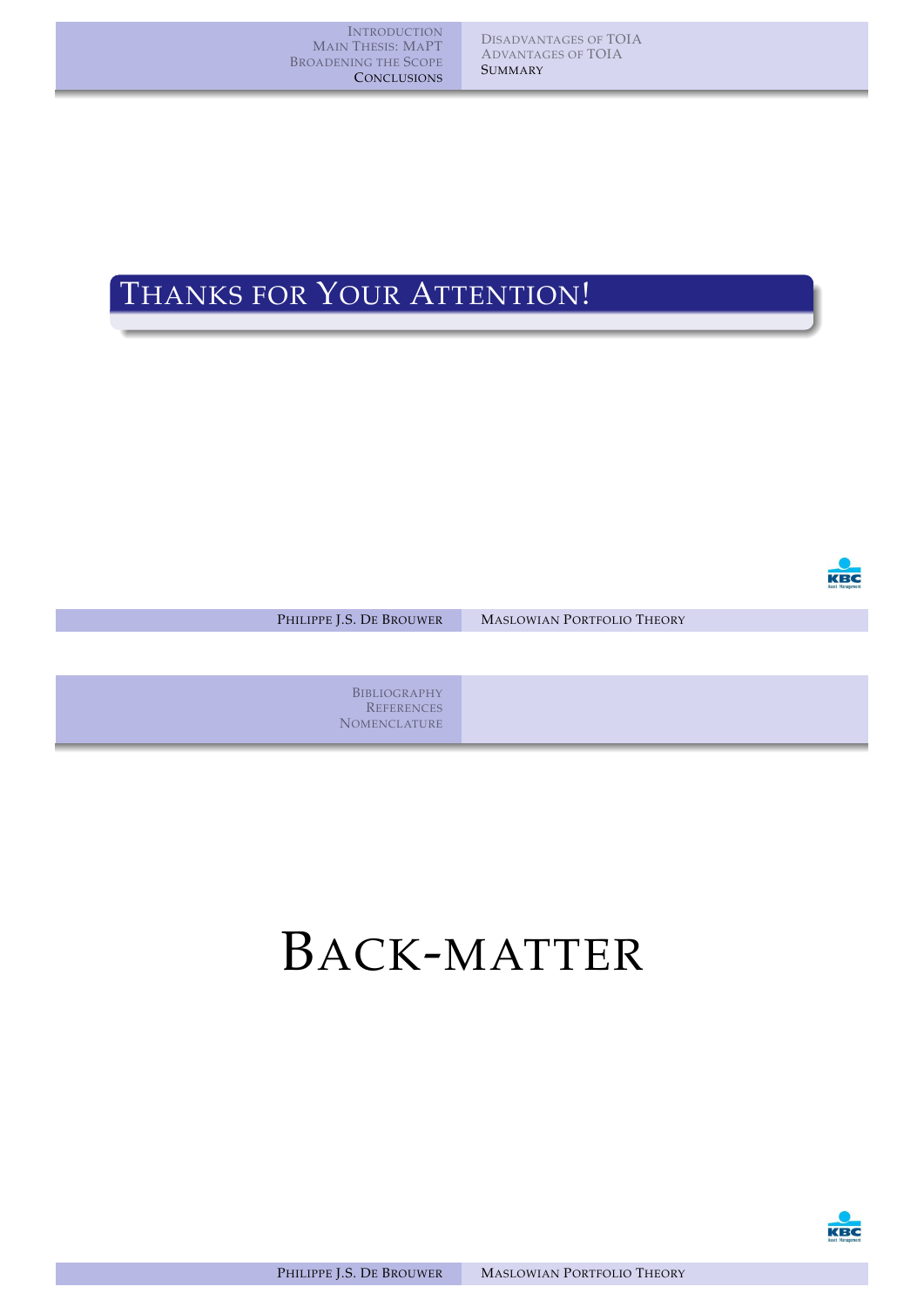BIBLIOGRAPHY **REFERENCES NOMENCLATURE** 

# BIBLIOGRAPHY I

Annaert, J., M. J. De Ceuster, and W. Van Hyfte (2005). The value of asset allocation advice: Evidence from The Economist's quarterly portfolio poll. *Journal of Banking & Finance 29*(3), 661–680. Annaert, J., J. Van Den Broeck, and R. Vander Vennet (2003). Determinants of mutual fund underperformance: A Bayesian stochastic frontier approach. *European Journal of Operational Research 151*(3), 617–632. Artzner, P., F. Delbaen, J.-M. Eber, and D. Heath (1997). Thinking coherently. *Risk 10*(11), 68–71. Bernoulli, D. (1738). Specimen theoriae novae de mensura sortis. *Comentarii Academiae Scientiarum Imperialis Petropolitanae Tomus V*, 175–192. Cramer, G. (1728). solution to the st petersburg paradox. in a correspondence letter to Johann Bernoulli, cited by (Bernoulli 1738). De Brouwer, P. J. S. (2006). Behavioural finance and decission making in financial markets.

In W. Milo and P. Wdowinski (Eds.), *Financial Markets, Principles of Modeling Forecasting and Decission-Making*, Łódź, Poland, pp. 24–44. Łódź University Press.

![](_page_21_Picture_4.jpeg)

PHILIPPE J.S. DE BROUWER MASLOWIAN PORTFOLIO THEORY

**BIBLIOGRAPHY REFERENCES NOMENCLATURE** 

# BIBLIOGRAPHY II

De Brouwer, P. J. S. (2009, Feb). Maslowian portfolio theory: An alternative formulation of the behavioural portfolio theory. *Journal of Asset Management 9*(6), 359–365.

[De Brouwer, P. J. S. \(2011](#page-21-9), Jun). [Target-oriented investme](#page-22-3)nt advice. *Journal of Asset Management*.

<span id="page-21-7"></span>De Brouwer, P. J. S. and F. Van den Spiegel (2001, Jan). The fallacy of large numbers revisited: the construction of a utility function that leads to the acceptance of two games while one is rejected. *Journal of Asset Management 1*(3), 257–266.

<span id="page-21-6"></span><span id="page-21-4"></span><span id="page-21-1"></span>Fishburn, P. C. (1977). Mean-risk analysis with risk associated with below-target returns. *The American Economic Review 67*(2), 116–126.

<span id="page-21-8"></span><span id="page-21-3"></span>Gary P. Brinson, L. R. H. and G. L. Beebower (1986, Jul–Aug). Determinants of portfolio performance. *Financial Analysts Journal 42*(4), 39–44.

<span id="page-21-5"></span><span id="page-21-2"></span><span id="page-21-0"></span>Markowitz, H. M. (1952a). Portfolio selection. *Journal of Finance 6*, 77–9[1.](#page-21-3)

<span id="page-21-9"></span>![](_page_21_Picture_15.jpeg)